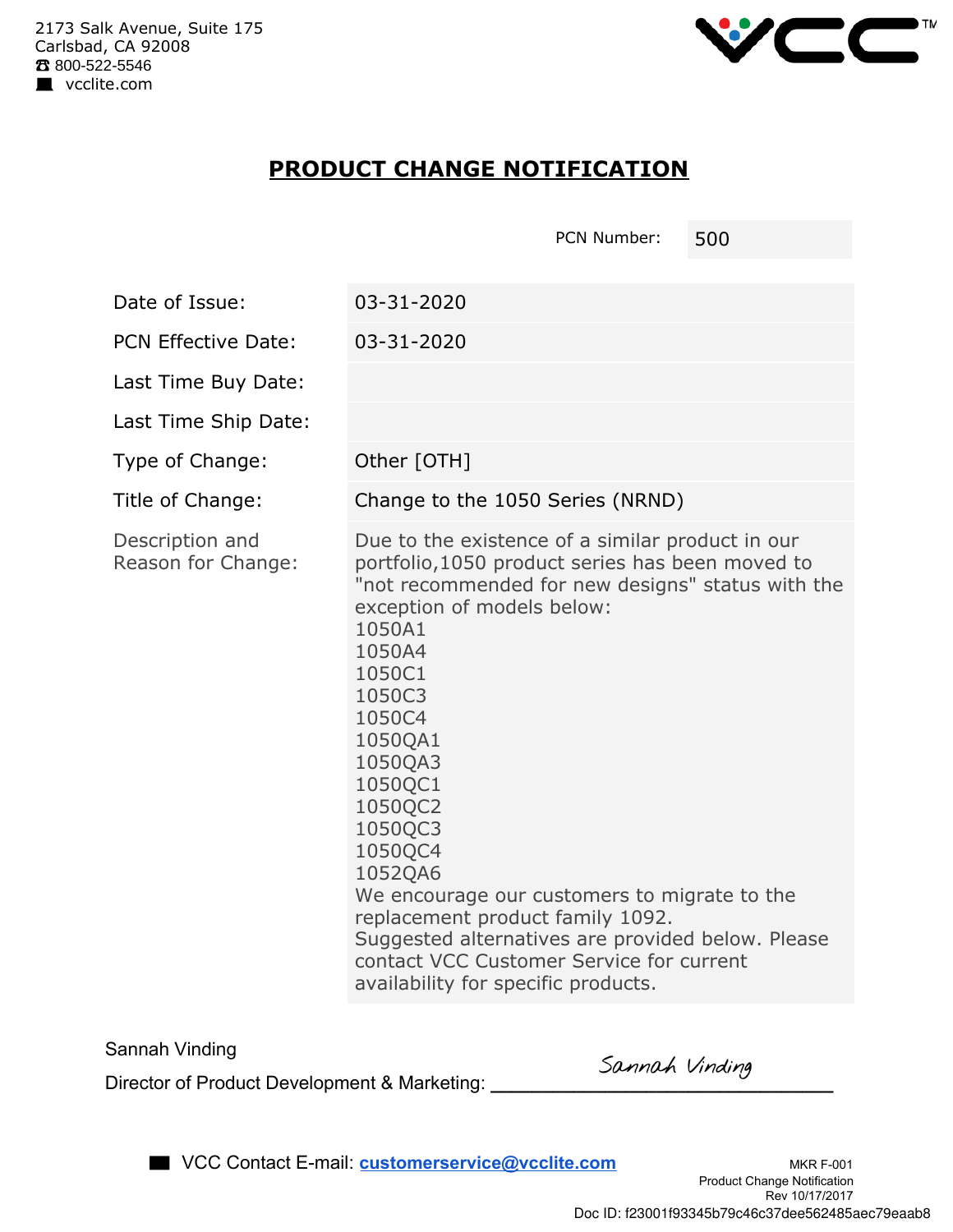

| <b>AFFECTED PART NUMBER(s)</b>                  |                                       |                                 |                                                          |                                                |  |  |  |
|-------------------------------------------------|---------------------------------------|---------------------------------|----------------------------------------------------------|------------------------------------------------|--|--|--|
| <b>Manufacturer Part</b><br><b>Number (MPN)</b> | <b>Description</b>                    | <b>Product</b><br><b>Status</b> | <b>Suggested</b><br><b>Alternative Part</b><br>Number(s) | <b>Description of the</b><br><b>Difference</b> |  |  |  |
| 1050QN1                                         | PMI Square .5" Neon<br>125V Tab Red   | <b>NCND</b>                     |                                                          |                                                |  |  |  |
| 1050QN3                                         | PMI Square .5" Neon<br>125V Tab Amber | <b>NCND</b>                     |                                                          |                                                |  |  |  |
| 1050QN4                                         | PMI Square .5" Neon<br>125V Tab White | <b>NCND</b>                     |                                                          |                                                |  |  |  |
| 1052QC5                                         | PMI Round .5" Neon<br>125V Tab Green  | <b>NCND</b>                     | 1092QC5-125VAC                                           | PMI RND .5" LED Green<br>Hi-Hat 125V Tab       |  |  |  |
| 1052QN5                                         | PMI Square .5" Neon<br>125V Tab Blue  | <b>NCND</b>                     |                                                          |                                                |  |  |  |
| 1051QC1                                         | PMI Round .5" Neon<br>250V Tab Red    | <b>NCND</b>                     |                                                          |                                                |  |  |  |
| 1051QC3                                         | PMI Round .5" Neon<br>250V Tab Amber  | <b>NCND</b>                     |                                                          |                                                |  |  |  |
| 1051QC4                                         | PMI Round .5" Neon<br>250V Tab White  | <b>NCND</b>                     |                                                          |                                                |  |  |  |
| 1053QC5                                         | PMI Round .5" Neon<br>250V Tab Green  | <b>NCND</b>                     |                                                          |                                                |  |  |  |
| 1050QA2                                         | PMI Round .5" Neon<br>125V Tab Clear  | <b>NCND</b>                     |                                                          |                                                |  |  |  |
| 1050QA4                                         | PMI Round .5" Neon<br>125V Tab White  | <b>NCND</b>                     |                                                          |                                                |  |  |  |
| 1052QA5                                         | PMI Round .5" Neon<br>125V Tab Green  | <b>NCND</b>                     | 1092QA5-125VAC                                           | PMI Round .5" LED Green<br>Hi-Dome 125V Tab    |  |  |  |
| 1051QA1                                         | PMI Round .5" Neon<br>250V Tab Red    | <b>NCND</b>                     |                                                          |                                                |  |  |  |
| 1051QA3                                         | PMI Round .5" Neon<br>250V Tab Amber  | <b>NCND</b>                     |                                                          |                                                |  |  |  |
| 1051QA4                                         | PMI Round .5" Neon<br>250V Tab White  | <b>NCND</b>                     |                                                          |                                                |  |  |  |
| 1053QA5                                         | PMI Round .5" Neon<br>250V Tab Green  | <b>NCND</b>                     |                                                          |                                                |  |  |  |
| 1050N1                                          | PMI Square .5" Neon<br>125V Wire Red  | <b>NCND</b>                     |                                                          |                                                |  |  |  |

■ VCC Contact E-mail: **customerservice@vcclite.com** MKR F-001